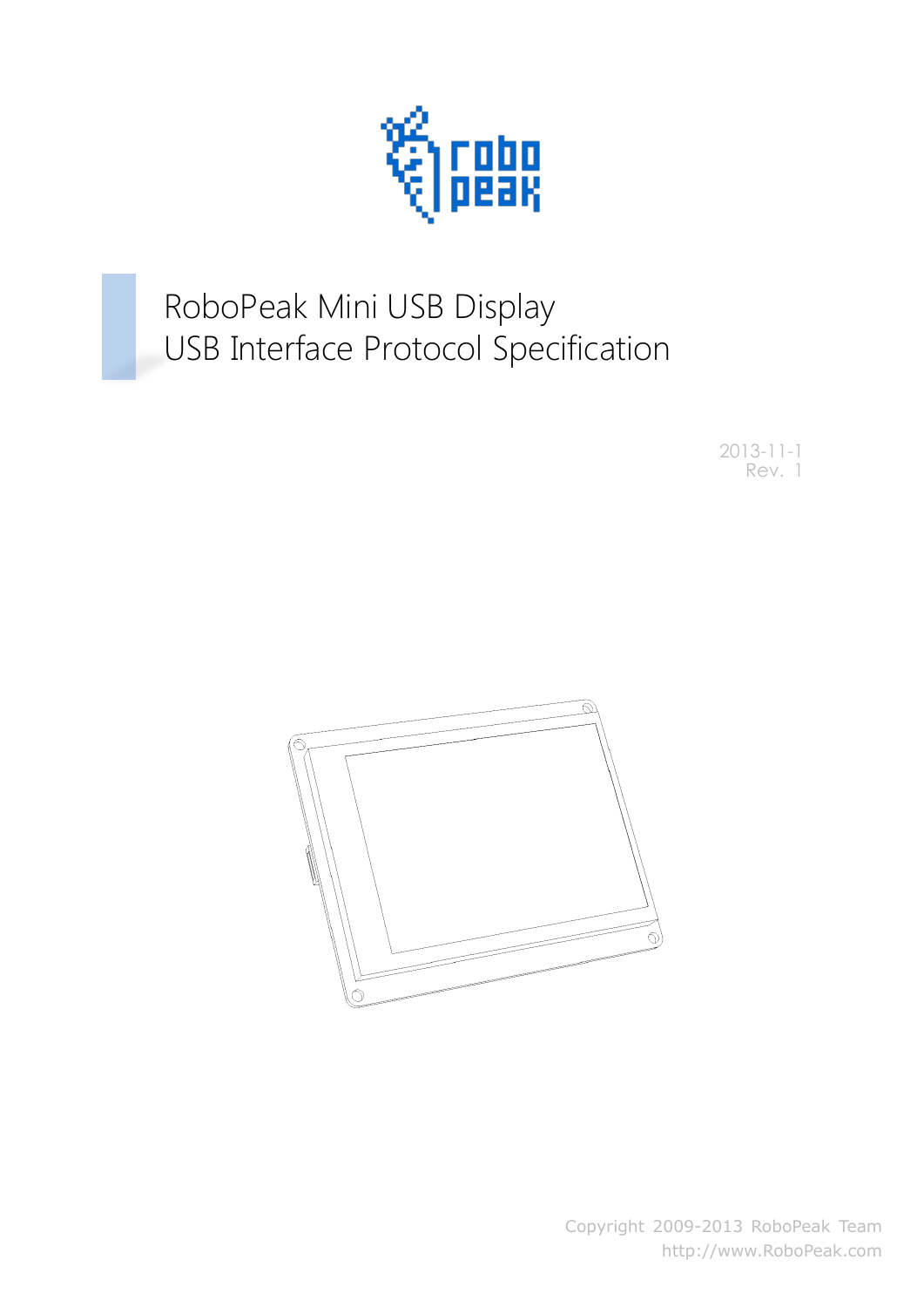

# Contents:

| 1. |  |
|----|--|
| 2. |  |
|    |  |
|    |  |
|    |  |
|    |  |
|    |  |
| 3. |  |
|    |  |
|    |  |
|    |  |
|    |  |
|    |  |
|    |  |
|    |  |
| 5. |  |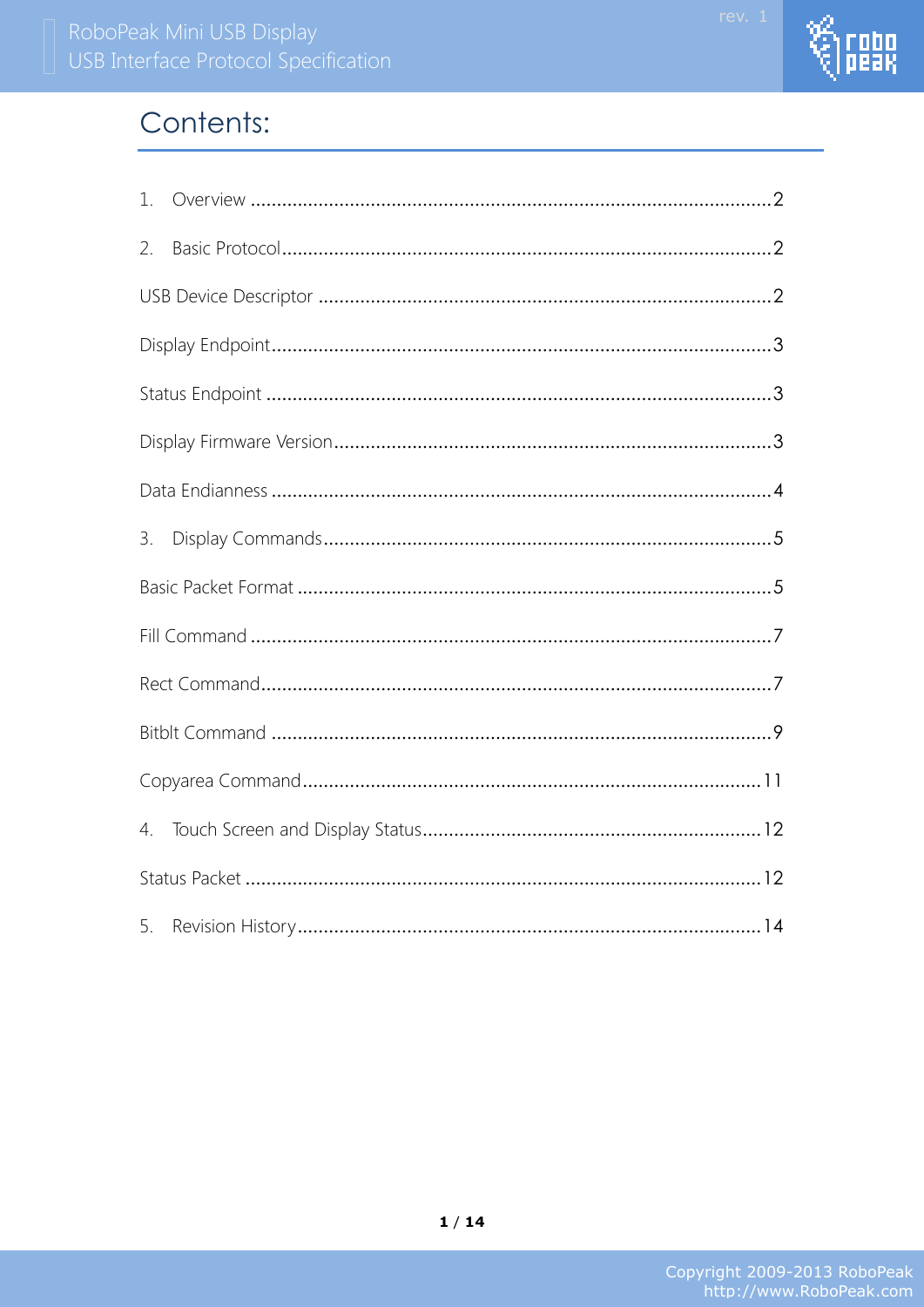# <span id="page-2-0"></span>1. Overview

RoboPeak Mini USB display is a standard USB device follows the USB2.0 Full Speed (FS) specification. Any host system with a USB host compatible with the USB2.0 FS standard can communicate with the display.

<span id="page-2-1"></span>In this document, the detailed USB protocol of the display is provided.

# 2. Basic Protocol

<span id="page-2-2"></span>USB Device Descriptor

The USB display provides one USB interface with two uni-directional endpoints to handle display commands and status query from the host side.

The following figure depicts the interface structure:



The USB Display device uses the following VID/UID pair to be identified by the host system:

VID: 0xfccf PID: 0xa001

Other pre-defined values in the USB descriptor are listed below:

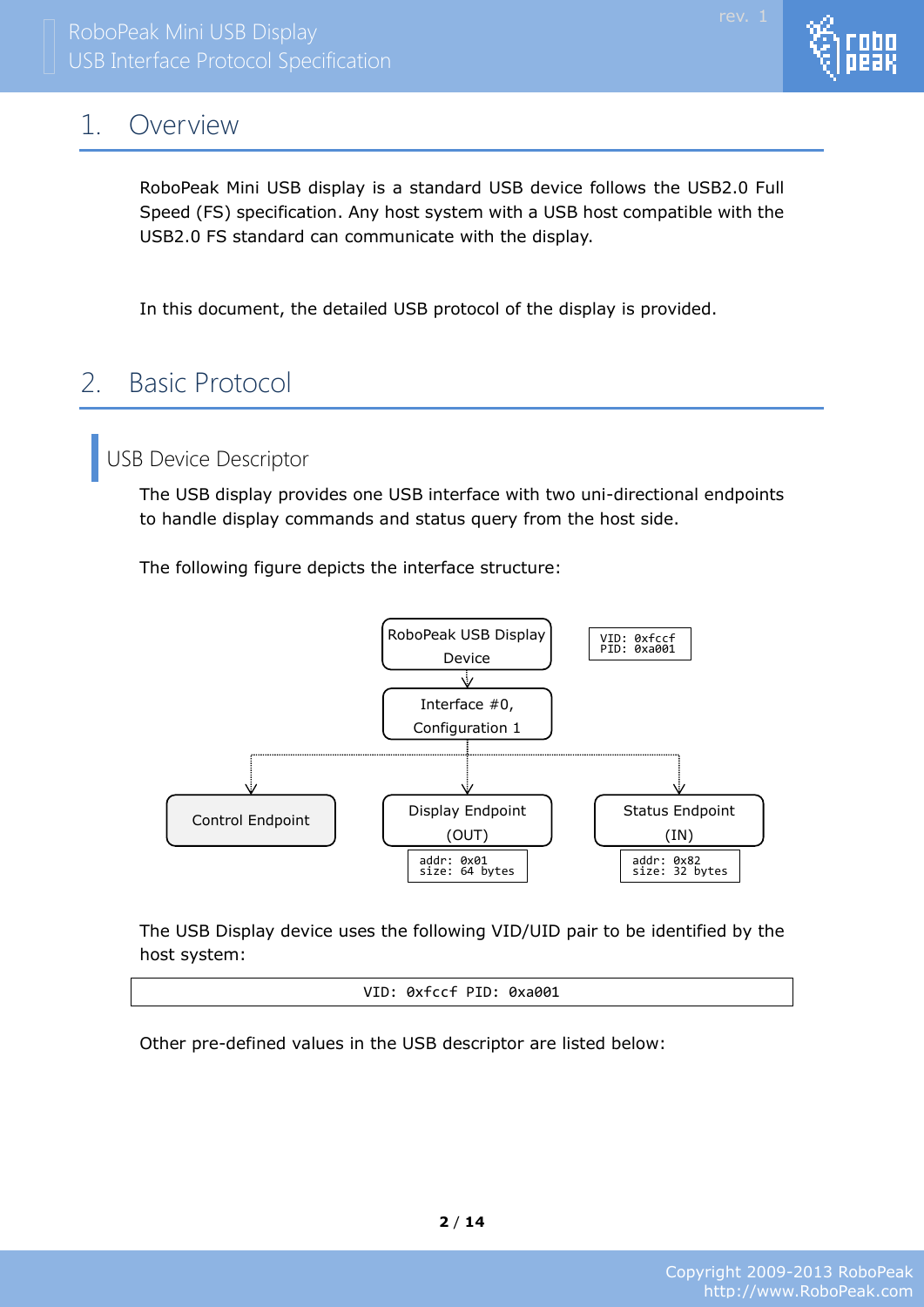

| Field Type                  | Predefined Value       |
|-----------------------------|------------------------|
| bDeviceClass                | $\left( \right)$       |
| bDeviceSubClass             | 0                      |
| bInterfaceClass             | 0xFF                   |
| bInterfaceSubClass          | 0xC1                   |
| Manufacturer String         | "RoboPeak"             |
| <b>Product String</b>       | "RPusbdisp"            |
| Interface Descriptor String | "RPUSBDisplay Channel" |

# <span id="page-3-0"></span>Display Endpoint

All display commands and the related data are transferred via the Display Endpoint. This endpoint is implemented as bulk-type, output only with the address 0x01. The maximum transfer data size for each USB package cannot exceed 64 bytes.

| Item                      | Value       |
|---------------------------|-------------|
| <b>Endpoint Direction</b> | Out         |
| <b>Address</b>            | 0x01        |
| MaxPacketSize             | 64          |
| Type                      | <b>Bulk</b> |

RoboPeak USB Display uses a packet-based, stateless protocol via this endpoint. Please refer to the following section in the document for details.

# <span id="page-3-1"></span>Status Endpoint

The Status Endpoint is a interrupt-type, Input only channel with address 0x82. Host systems query the build-in touch screen events and the display status via this endpoint. The maximum transfer size is 32 bytes.

| Item                      | Value     |
|---------------------------|-----------|
| <b>Endpoint Direction</b> | In        |
| Address                   | 0x82      |
| MaxPacketSize             | 32        |
| iype                      | Interrupt |

# <span id="page-3-2"></span>Display Firmware Version

The display firmware version info can be retrieved from the bcdDevice field of the USB descriptor directly.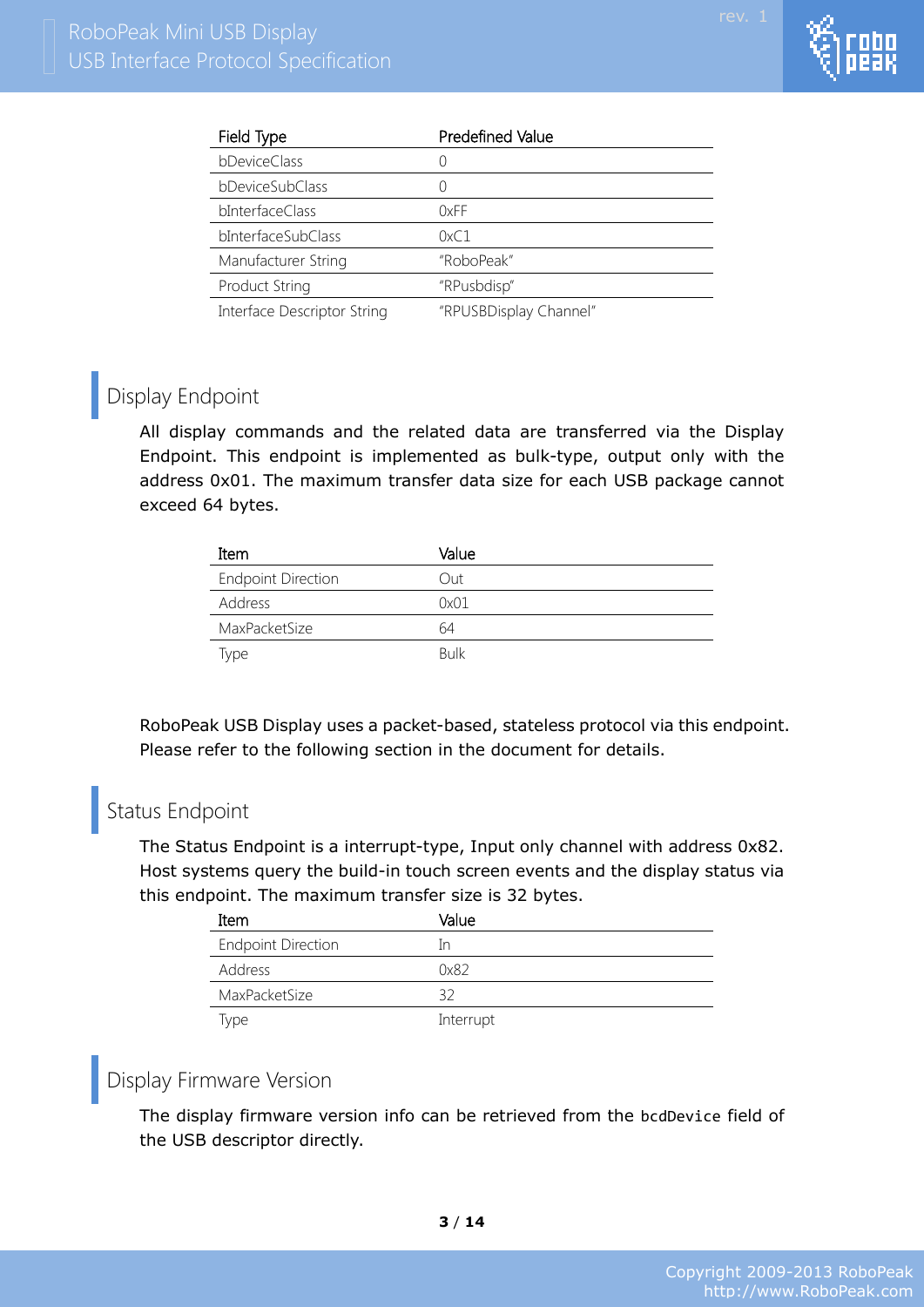



The Firmware major represents the integer part of the version number, whereas the Firmware Minor is the decimal part.

e.g. if the bcdDevice value is 0x0102, then the actual firmware version number is 1.02.

### <span id="page-4-0"></span>Data Endianness

All the data transferred via the USB interface is based on little-endian. For the host architectures like MIPS which use big-endian, the endianness transformation is required otherwise the USB display will receive corrupted data.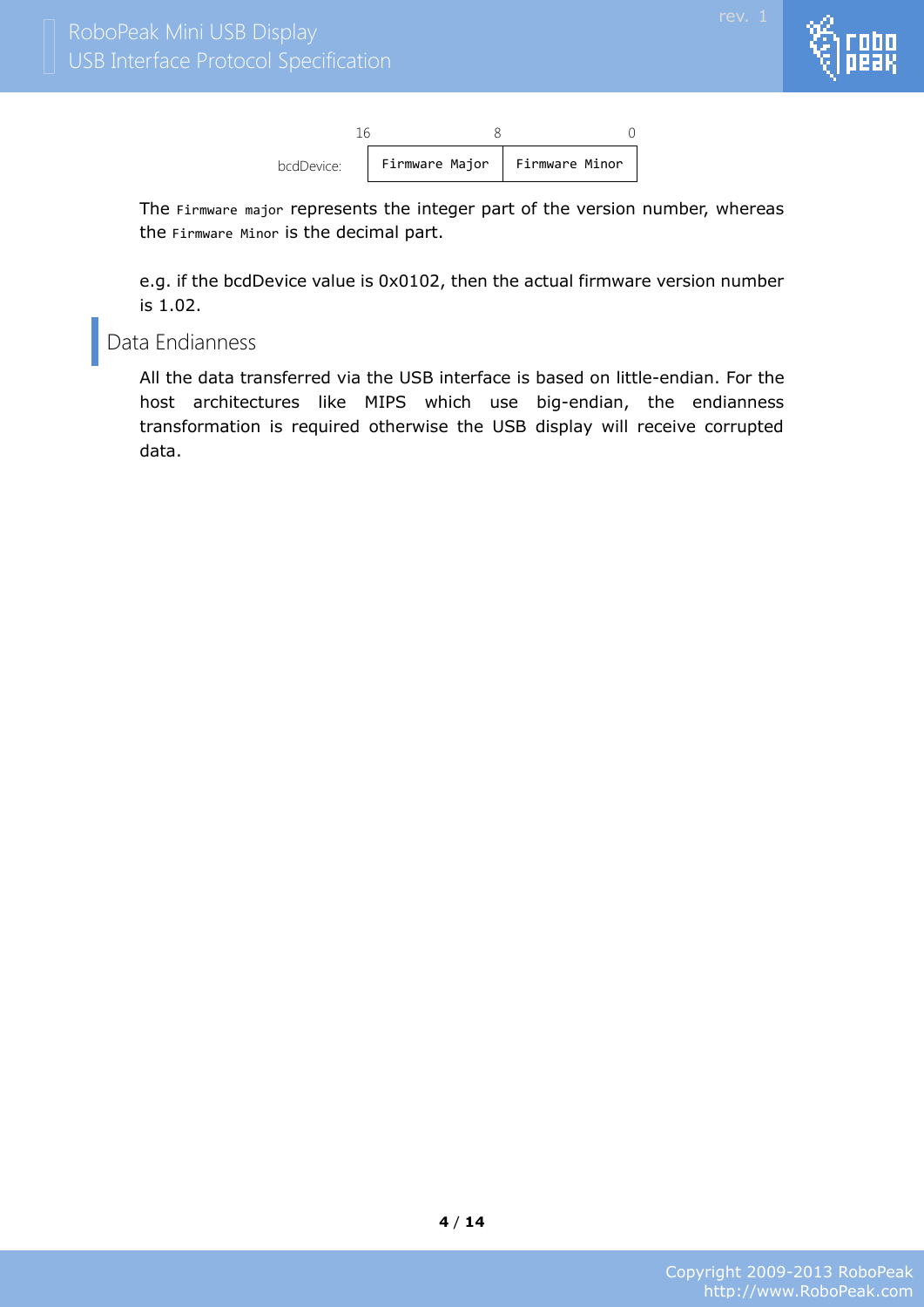

# <span id="page-5-0"></span>3. Display Commands

Host system controls the RoboPeak Mini USB Display to show specified image on the screen via a set of Display Commands provided by the USB display.

Each Display Command is a predefined data packet transmitted through the Display Endpoint which contains an operation field that describes what operation to be done on the screen and related payload data to describe how the operation to be performed.



RoboPeak Mini USB Display provides the following Display Commands for host systems to use:

| Command       | Description                                                      |
|---------------|------------------------------------------------------------------|
| Fill          | Fill the screen with the color specified in the payload section  |
| Rect          | Draw a solid rectangle on the screen with the given position     |
|               | and color specified in the payload section                       |
| <b>Bitblt</b> | Display a given image on the screen with the specified location. |
| Copyarea      | Copy an area of image on the screen to another place.            |

## <span id="page-5-1"></span>Basic Packet Format

As the USB channel is a diagram based (packet based) data bus with the maximum packet size limit. In order to transmit arbitrary size of command packets, all the display command packets will be split into sub-packets with a pre-defined common sub-packet header.

It is the host system driver's responsibility ensure to each sub-packet won't exceeds the 64bytes as defined by the display endpoint.

The pre-defined common sub-packet header is a byte (8bit) flag which the following definition: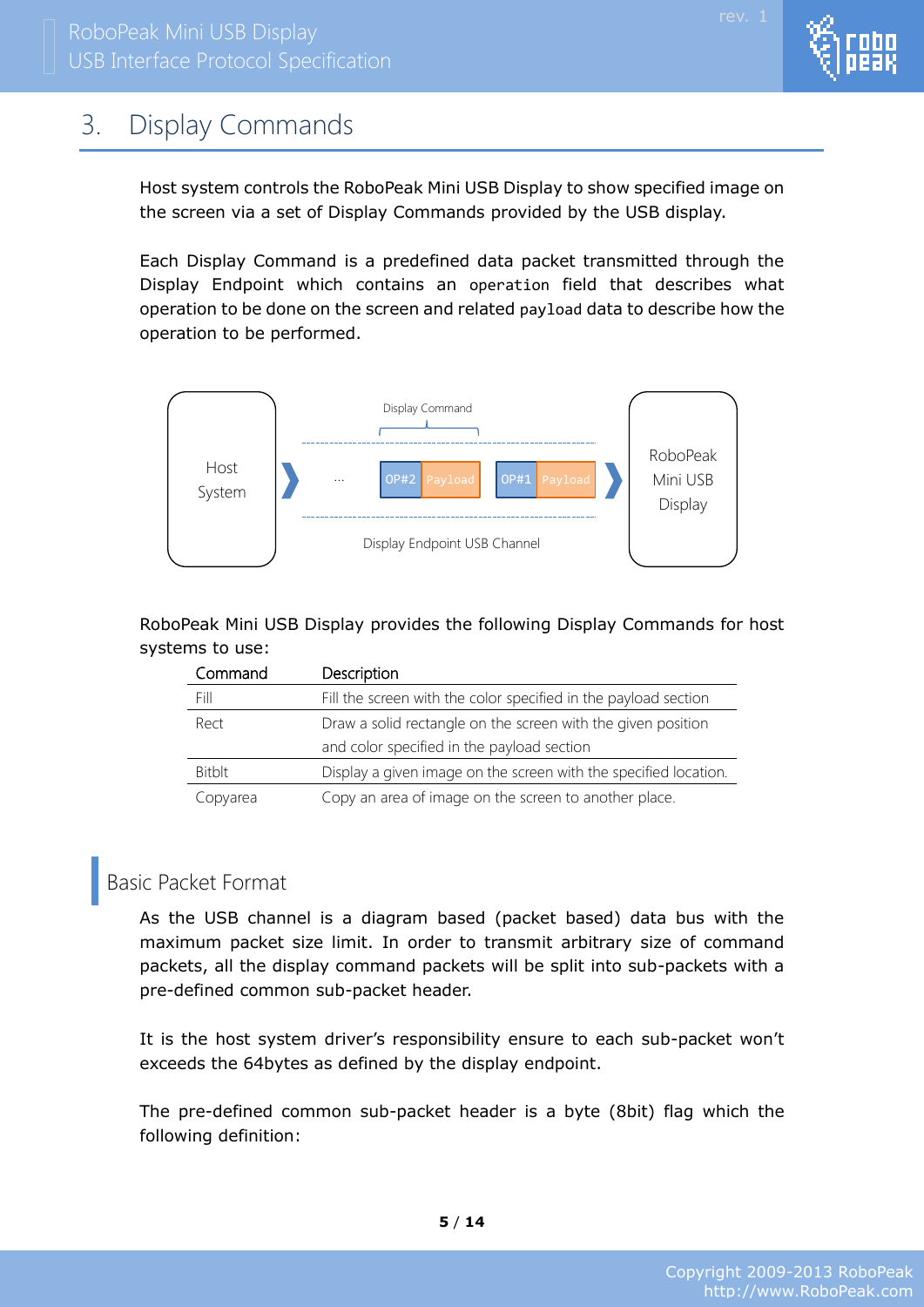



#### • Command Type:

The 6-bit Command Type defines which display command this sub-packet belongs to. The following value can be used:

| Value | Description                                   |  |  |  |
|-------|-----------------------------------------------|--|--|--|
| 0x1   | This sub-packet belongs to a Fill command     |  |  |  |
| 0x2   | This sub-packet belongs to a Bitblt command   |  |  |  |
| 0x3   | This sub-packet belongs to a Rect command     |  |  |  |
| 0x4   | This sub-packet belongs to a Copyarea command |  |  |  |

#### Start bit:

The Start bit is used to indicate whether the current sub-packet is the first sub-packet of the display command sub-packets sequence.

When this bit is set to 1, the USB display will treat the current received sub-packet is a new display command.

#### Clear bit:

When set this bit, the USB display will clear this internal dirty flag. Please refer to the 4.Touch Screen and Display Status section for details.

When sending a Display Command packet, the host driver should generate a sequence of sub-packets within which the sub-packet header should always be added in the header of the sub-packets. Then, the remaining 63 bytes data of the sub-packet can be filled with the data of the original Display Command packet.

For the first sub-packet of the sequence, the Start bit must be set by the host driver. All of the sub-packets belong to a Display Command should have the same Command Type.



**6** / **14**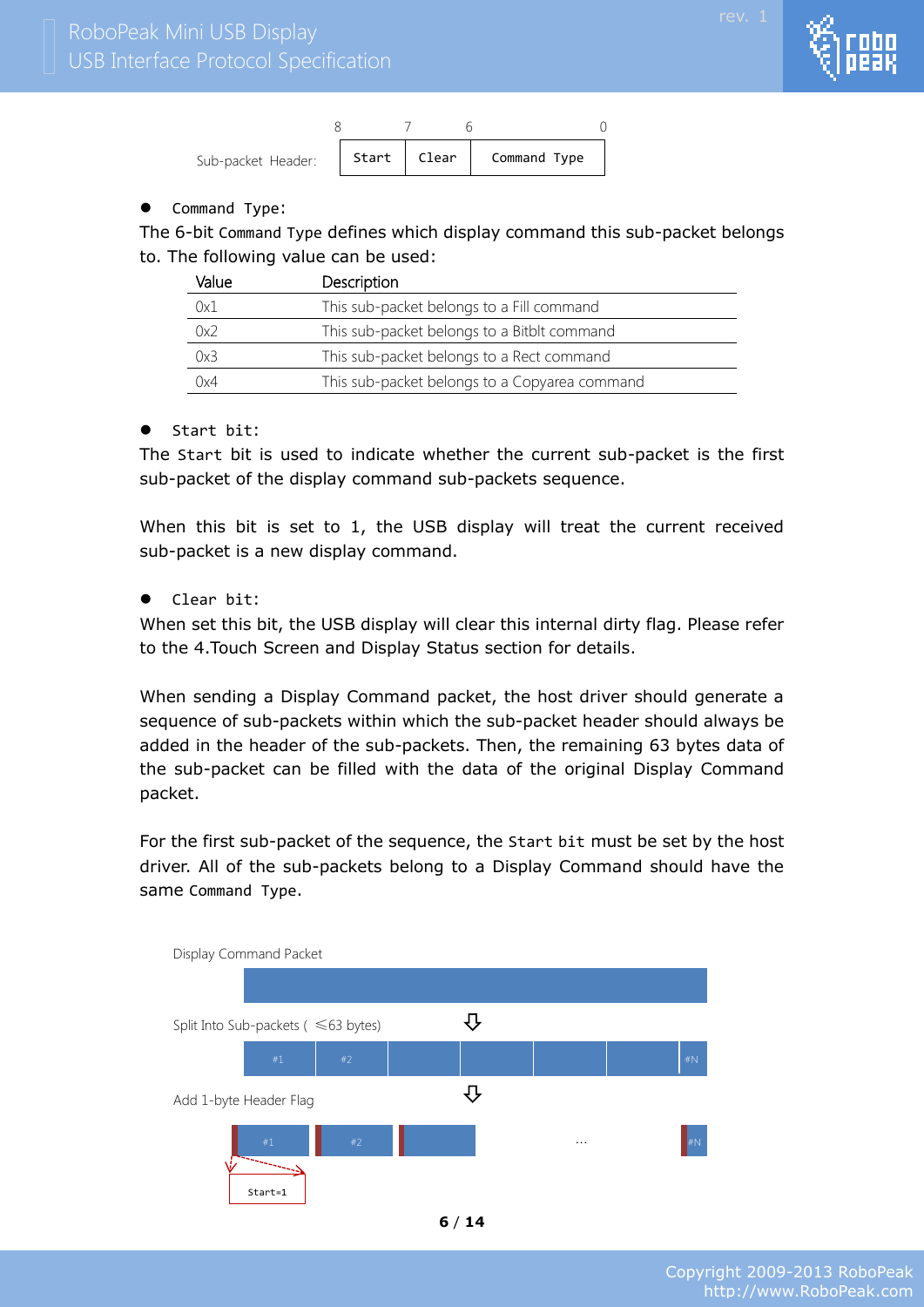<span id="page-7-0"></span>The Fill Command requests the USB Display to fill the full screen with the specified color. The color is represented in RGB565 16bit format.

The Fill Command Packet has the following format:

Fill Command Packet:

fill color:RGB565 16 0 Offset: +0

fill color

Color in RGB565 (16bit) format to be used to fill the screen.

The Fill command can be used to clear the screen.

## <span id="page-7-1"></span>Rect Command

The Rect Command makes the USB Display to draw a solid rectangle on the screen with the given position (left,top,right,bottom) and the given fill color.

The Rect Command Packet has the following format:

Fill Command Packet:



**•** left, top, right, bottom

These fields specify the position and the size of the rectangle to draw. All of them are 16bit unsigned integers. The following coordination system is used by the USB display to interpret these values.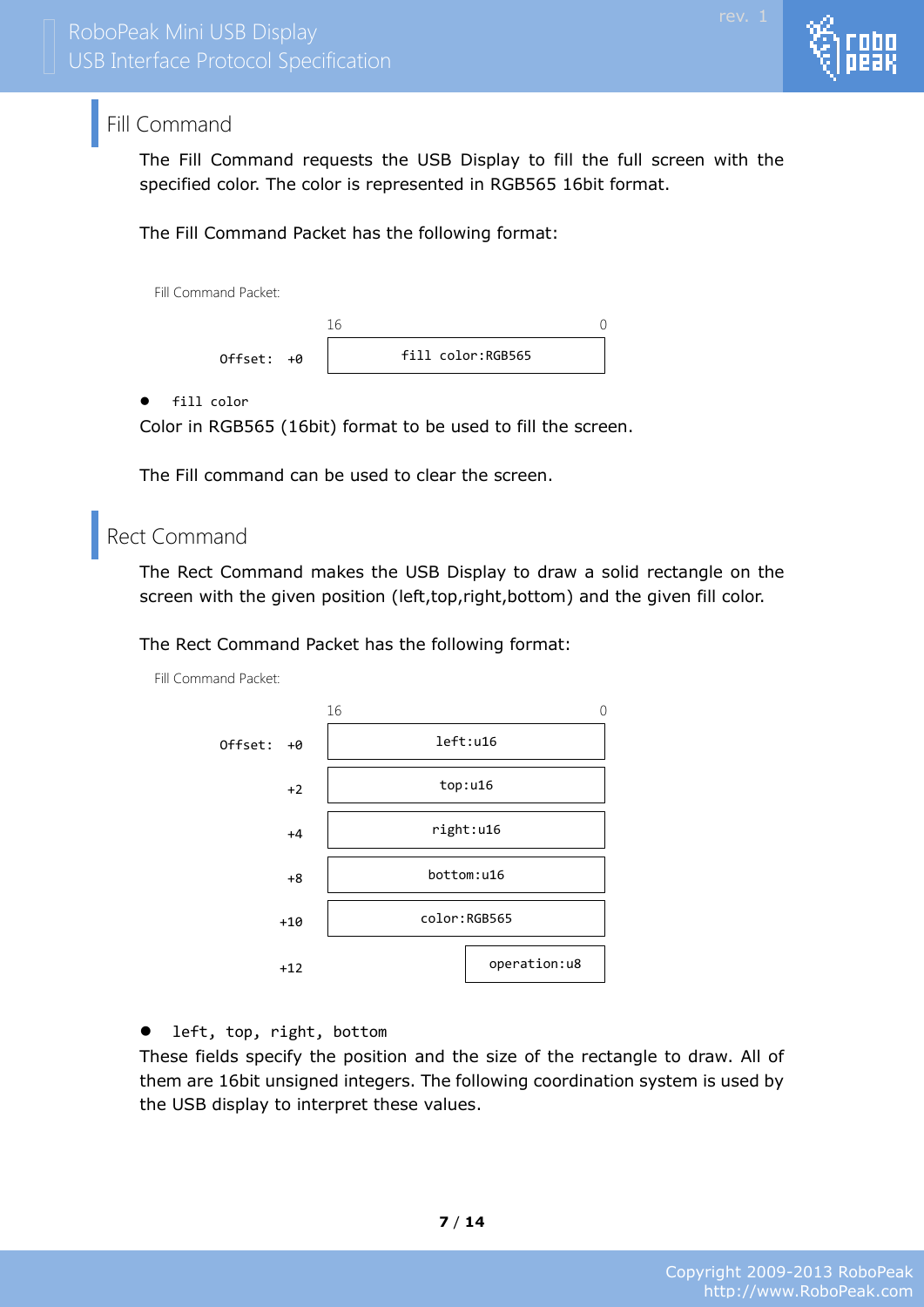

 $\bullet$  color

The RGB565 color used to fill the rectangle.

 $\bullet$  operation

Specify the pixel operation to be performed with the previous pixel color of the same location. The following values can be used:

| Value      | Operation | Description                                              |  |
|------------|-----------|----------------------------------------------------------|--|
| 0x0        | Copy      | The new pixel value is set to the fill color             |  |
| 0x1        |           | The new pixel value is the result of the XOR operation   |  |
| <b>XOR</b> |           | of the previous value and the fill color.                |  |
| 0x2<br>OR  |           | The new pixel value is the result of the OR operation of |  |
|            |           | the previous value and the fill color.                   |  |
|            | and       | The new pixel value is the result of the AND operation   |  |
| 0x3        |           | of the previous value and the fill color.                |  |

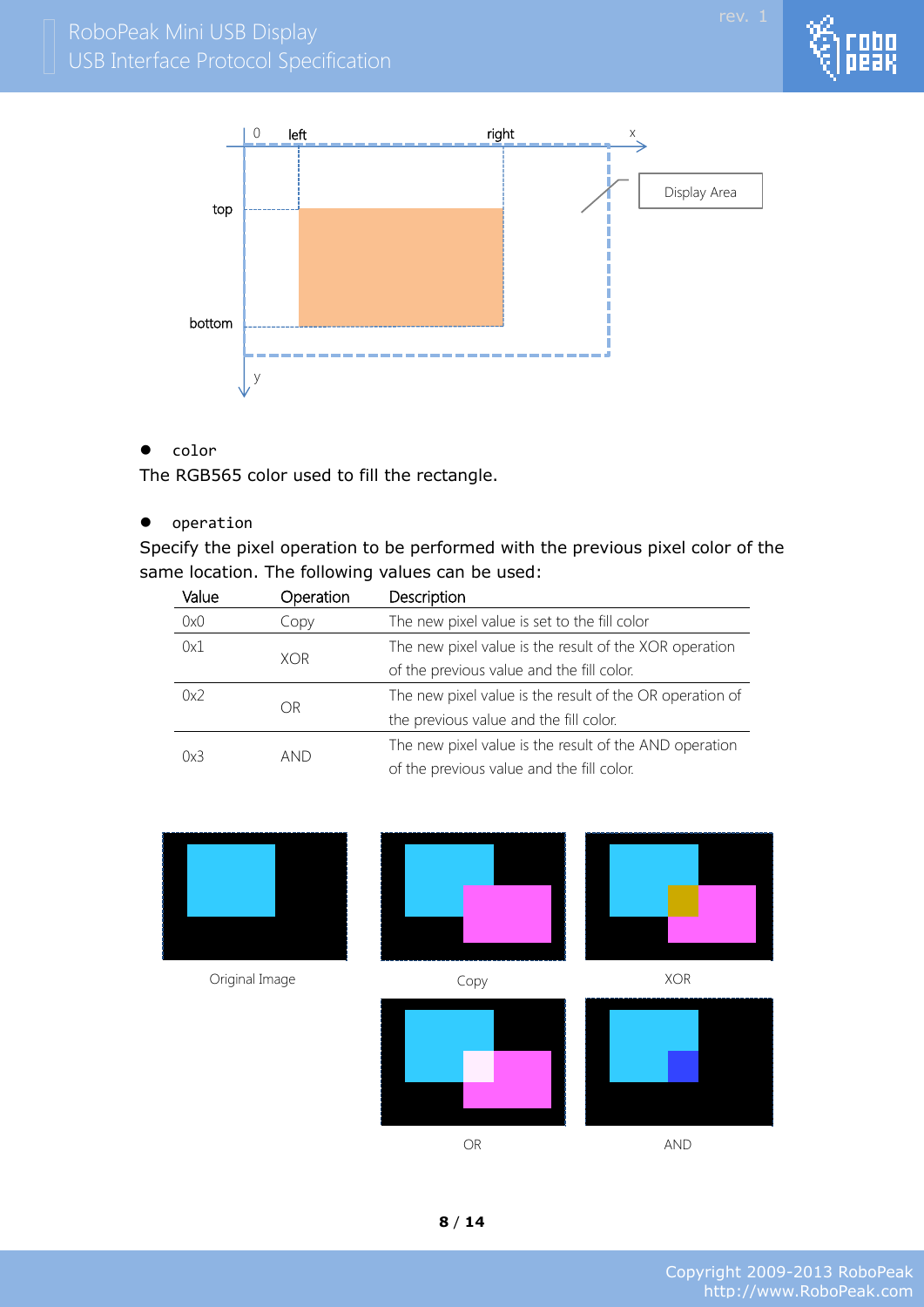

## <span id="page-9-0"></span>Bitblt Command

The Bitblt Command can be used to transmit an image and make it to be displayed on the USB display with the specified location. The data of image to be displayed should be attached in the command packet as the payload. The image pixels are 16bit RGB565 format.

The Bitblt Command packet has the following format:



Bitblt Command Packet:

#### $\bullet x,y$

The position where the image to be displayed on the screen. The  $(x,y)$  is the upper-left corner of the image.

width, height

The size of the image to be displayed, in pixel unit.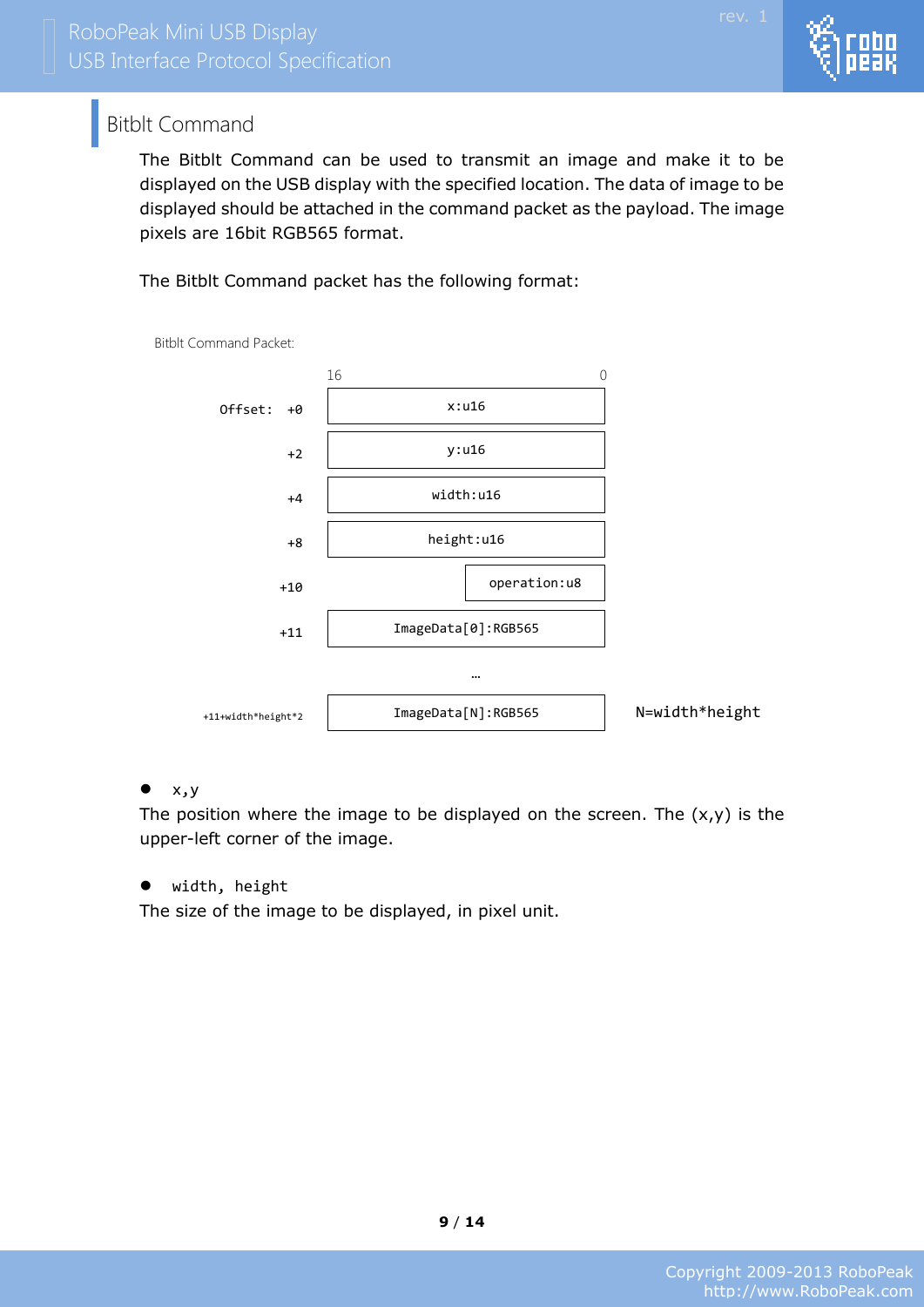



#### operation

Specify the pixel operation to be performed with the previous pixel color of the same location. The following values can be used:

| Value             | Operation | Description                                              |  |
|-------------------|-----------|----------------------------------------------------------|--|
| 0x0               | Copy      | The new pixel value is set to the fill color             |  |
| 0x1<br><b>XOR</b> |           | The new pixel value is the result of the XOR operation   |  |
|                   |           | of the previous value and the fill color.                |  |
| 0x2               |           | The new pixel value is the result of the OR operation of |  |
| OR                |           | the previous value and the fill color.                   |  |
|                   |           | The new pixel value is the result of the AND operation   |  |
| 0x3               | and       | of the previous value and the fill color.                |  |



#### ImageData[0..n]

Pixel data of the image to be displayed represent in RGB565 format. The data is organized as the left to right, top to bottom fashion as the following figure depicts: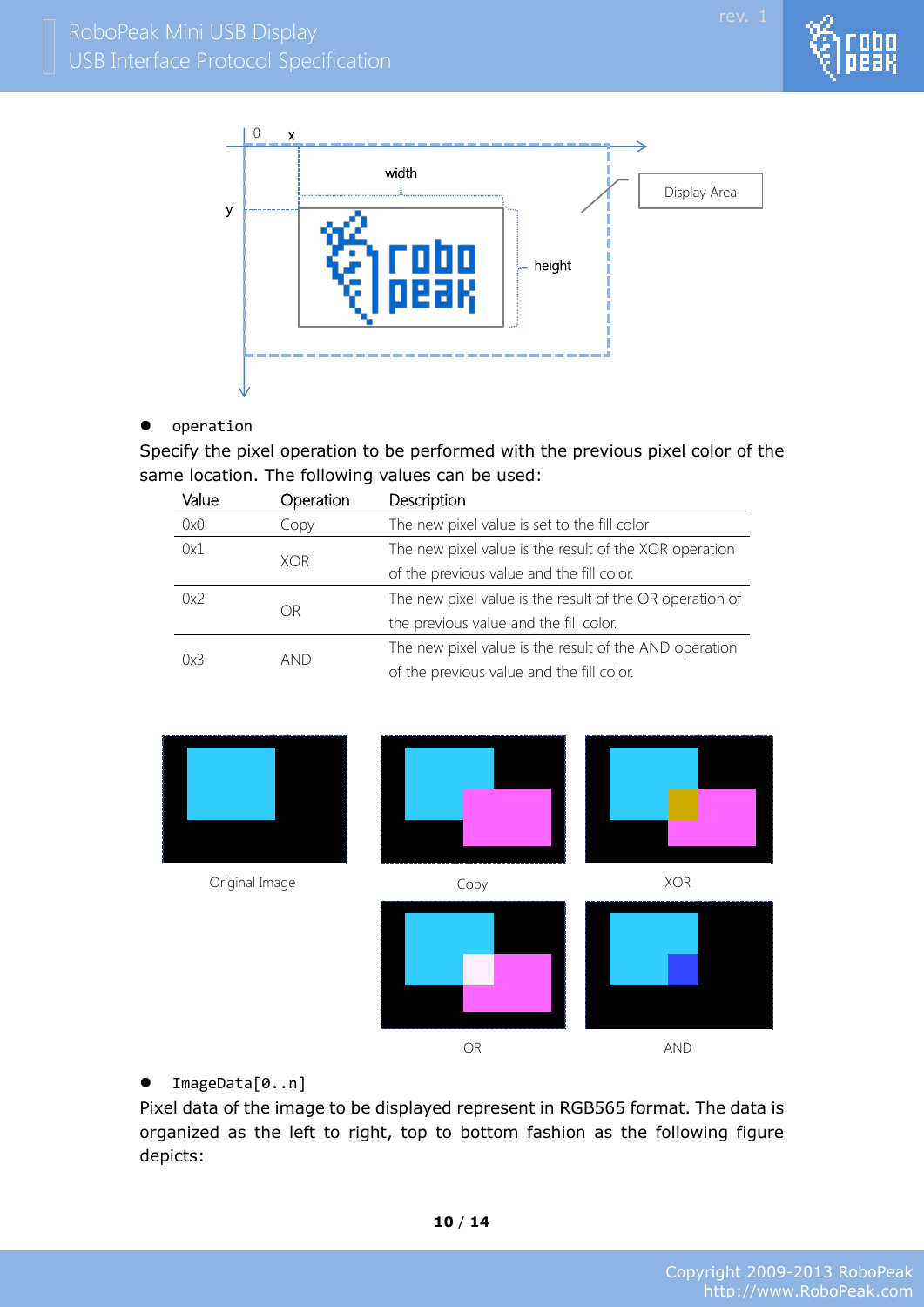

Pixel Data Organization of a N\*M Image:

| P[0] | P[1]     | P[2]     | $\cdots$                | $P[N-1]$   |
|------|----------|----------|-------------------------|------------|
| P[N] | $P[N+1]$ | $P[N+2]$ | $\cdots$                | $P[2*N-1]$ |
|      |          |          |                         |            |
|      |          |          |                         |            |
|      |          |          | $\bullet\bullet\bullet$ |            |
|      |          |          |                         |            |
|      |          |          |                         |            |
|      |          |          | $\cdots$                | $P[M*N-1]$ |

# <span id="page-11-0"></span>Copyarea Command

The Copyarea Command requests the USB Display to copy an area of specified image block on the screen to another location. This command can be used to accelerate the animations like scrolling or moving effect.



Before Copyarea **After Copyarea** After Copyarea

#### The Copyarea Command Packet has the following format:

Copyarea Command Packet:



sx,sy,width,height

The rectangle area of the source image to copy.

• dx, dy

The upper-left corner of the destination where the source image to be copied to.

**11** / **14**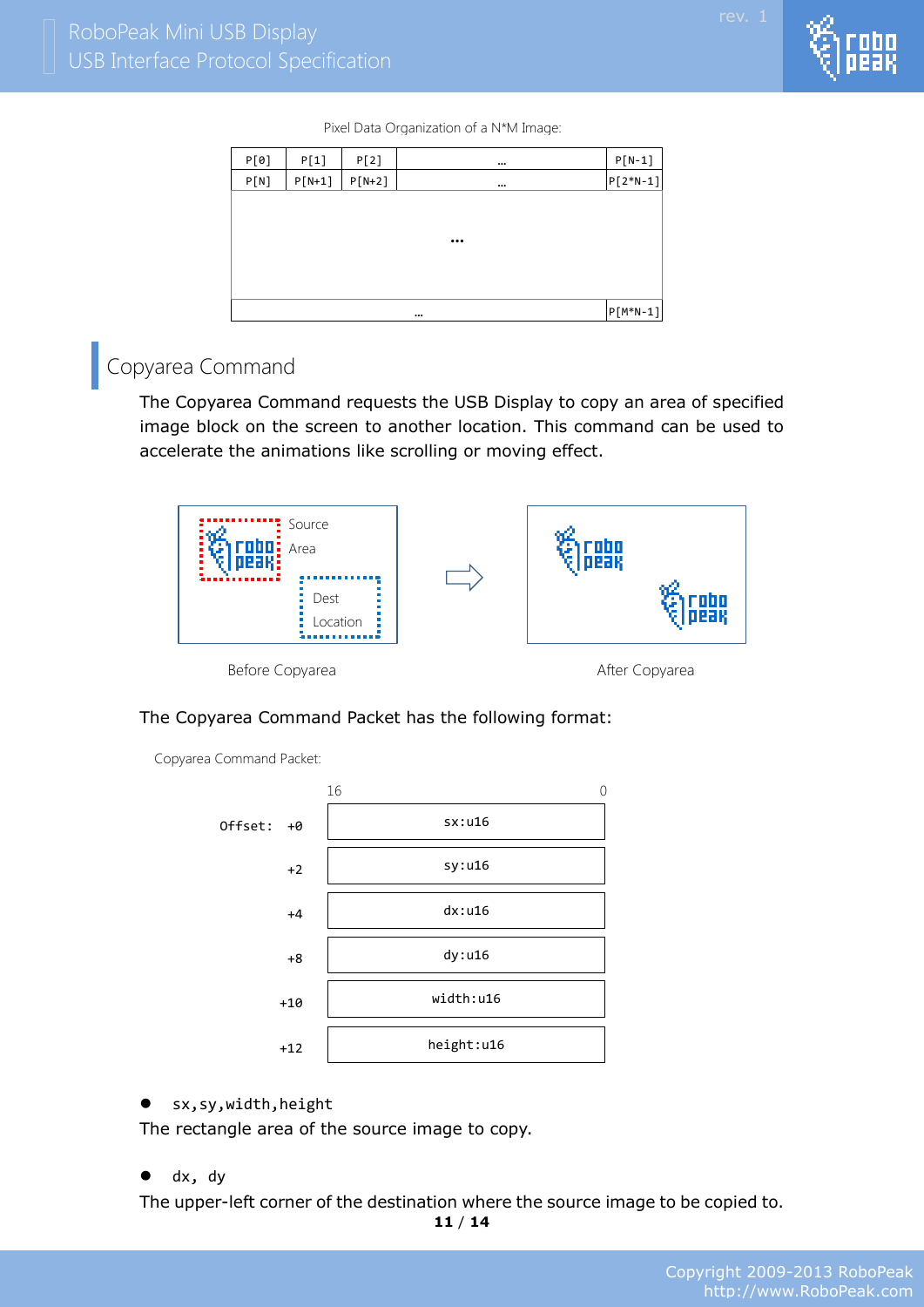# <span id="page-12-0"></span>4. Touch Screen and Display Status

Host systems can retrieve the build-in touch screen events and the display status via polling data from the Status Endpoint. Once the following status/events come, the USB Display will send a status packet via the Status Endpoint.

| Status Type            | Description                                |
|------------------------|--------------------------------------------|
| Finger Pressed         | The user finger has pressed the screen     |
| Finger Moving          | The user finger is moving on the screen    |
| Finger Leaved          | The user finger has left the screen        |
|                        | The display has detected it is not of sync |
| Display dirty flag set | of the host system                         |

# <span id="page-12-1"></span>Status Packet

Status Packet:

The USB Display always sends the status packet with the same format no matter what event has happened. The Status Packet format is defined as below:



### • Packet Type

The packet type of the Status Packet. It must be 0 for the current USB Display firmware.

### $\bullet$  Display Status

The status of the display. It can be set with the following bit flag with OR operation:

| Bit Flag   | Value | Description                       |
|------------|-------|-----------------------------------|
| Dirty Flag | 0x80  | Indicates the screen image may be |
|            |       | out of sync with the host system  |

Once the Dirty Flag has been set, the host system should take actions to sync the image on the screen with its internal version, e.g. flush the whole image to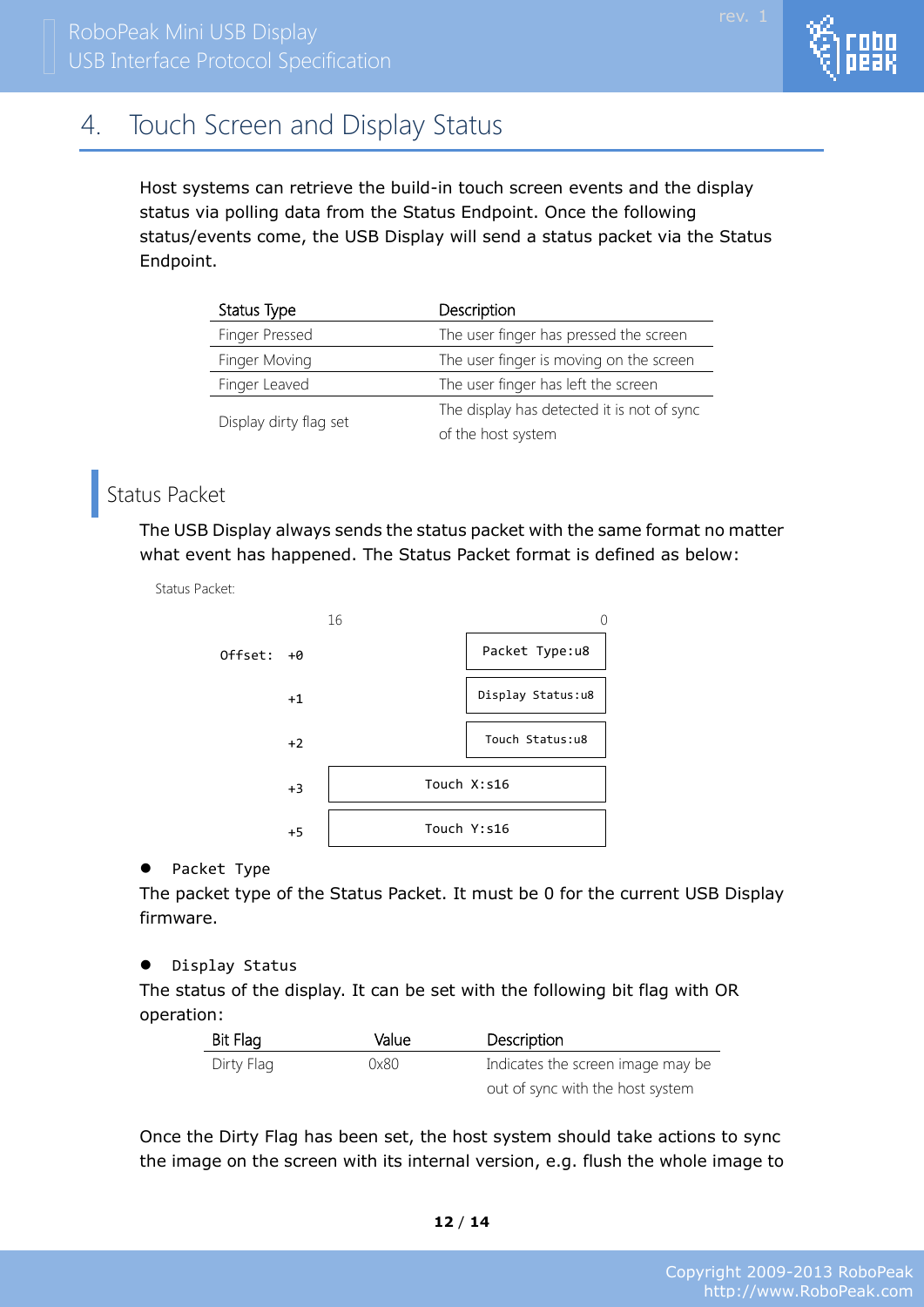

the screen. Also, the host system should set the clear bit in the Display Command Sub-packet header to prevent the display to report the event again.

**•** Touch Status

The event type of the build-in touch screen when a touch event has occurred. The value can be the following ones:

| Touch Status | Value | Description                       |
|--------------|-------|-----------------------------------|
| Pressed      |       | The user finger currently presses |
|              |       | on the screen.                    |
| Not touched  |       | The user finger currently doesn't |
|              |       | touch the screen                  |

The host driver should keep a copy of the previous touch status to detect the exact touch event. The following table can be used as a reference:

| <b>Current Status</b> | <b>Previous Status</b> | Exact Touch Event |
|-----------------------|------------------------|-------------------|
| Not touched           | <b>Touched</b>         | Pressed Event     |
| <b>Touched</b>        | Touched                | Moving Event      |
| Touched               | Not Touched            | Leave Event       |

#### **•** Touch X, Touch Y

The finger position data. It is reported corresponding to the current screen pixel position.